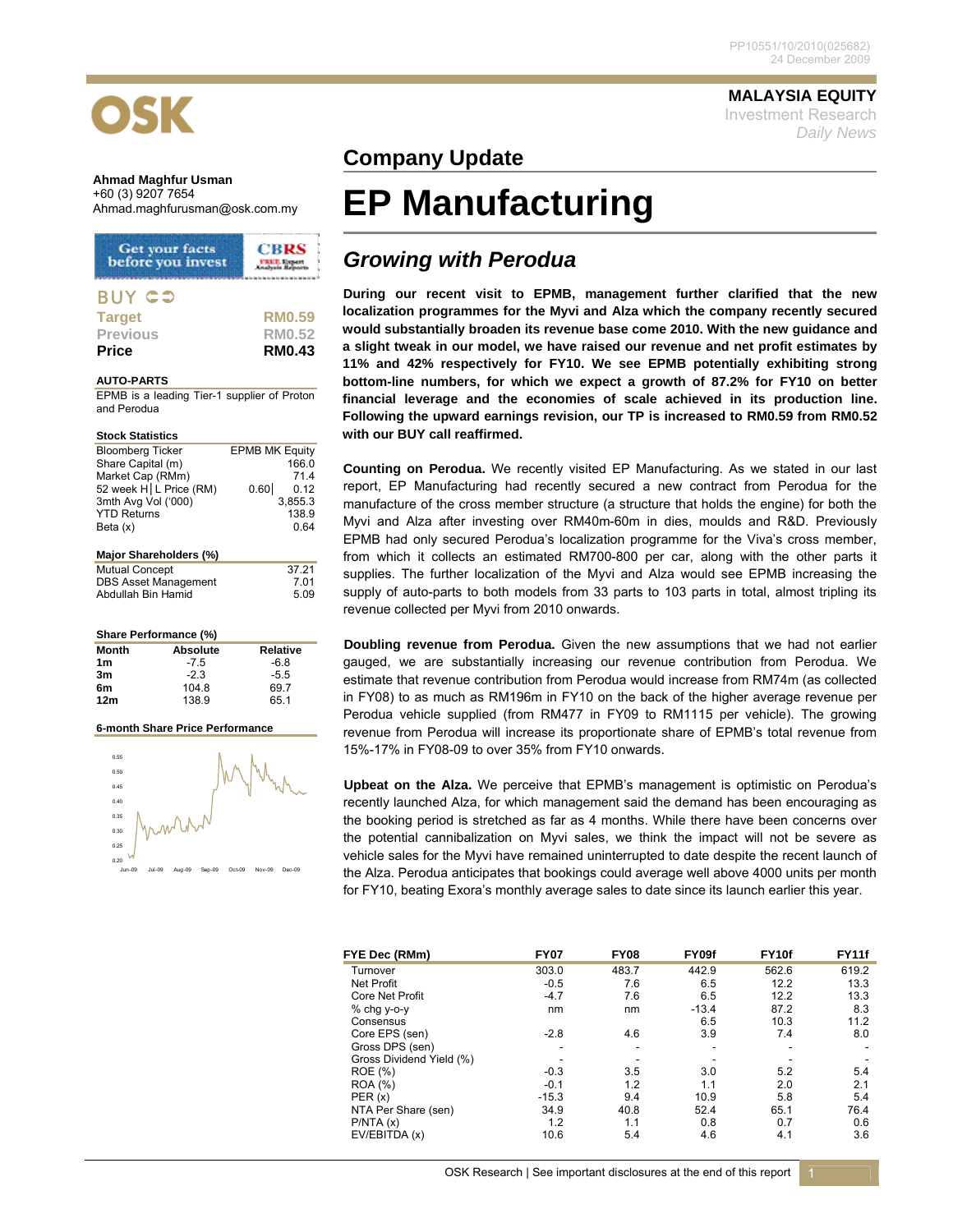**EPMB-Proton relationship intact.** We note that over the past few years, EPMB had been selectively focusing on the supply of Perodua parts in an attempt to diversify its revenue base. While no project has been pitched on Proton's side of late, we are comforted by the fact that EPMB's relationship with Proton remains intact given its long-standing relationship as a critical tier 1 auto supplier for Proton's IAFM (Internal Air Fuel Module), which is used alongside the Campro engines. Also worth noting is that EPMB has contributed in enhancing the overall performance of the engineering performance of the IAFM. Furthermore, Proton also owns a minority stake of about 4% in a JV with EPMB under the company name of PEPS-JV, which further solidifies the relationship between the two companies.

**Margins on an uptrend.** Operationally, securing the new supply of parts to both the Myvi and Alza would enhance the company's overall operating leverage given the better economies of scale in production. While we expect no significant change on the revenue contribution from Proton and Toyota (Middle East export market) as well as its water meter business, the doubling in revenue contribution from Perodua would potentially lead to a vast improvement in EPMB's PBT margins as well as its cash flow given its high net gearing of 120%. We are not overly concerned about its gearing position given the recently secured contract from the Myvi's new localization programme, which will subsequently be carried over to the upcoming Myvi replacement model which is slated for launch sometime in mid-2011. Furthermore, cost cutting measures going forward will also be reflected by the reduction in interest expense as EPMB pares down its debt level further of which management is targeting its net gearing ratio to hover at 50-55% by FY11. According to its debt schedule, EPMB is expected to pay off RM61m over the next 1 year. We expect EPMB's net gearing effectively trimmed to 88% and 72% for FY10-11. We have also factored in an increase in raw material prices and the bigger jobs secured for the Myvi and Alza coupled by higher staff productivity to effectively improve PBT margins to 2.31% come FY10 (from 0.88% achieved in FY08). Furthermore, management has assured us that over FY09-10, EPMB will likely continue to enjoy a zero effective tax rate given its unutilized high reinvestment allowance.

**Increasing earnings once more, reaffirm BUY.** We feel that the fresh guidance for 2010 from management, albeit optimistic, is justified. To some extent, we remain rather conservative, at least with our forecast numbers lower than management's guidance of more than doubling its net profit by next year (on the higher revenue contribution from Perodua) as we expect the raw material prices to creep up going forward. On the back of an upward revision in revenue of 10%-11% for FY10-11, coupled by the much improved financial operating leverage and zero effective tax over the immediate term, our earnings are hence revised upwards by 42% for FY10 and 18% for FY11. As such, on a valuation context, we have cut our PE multiplier to 8x from 10x given the higher earnings base. Estimating a forward EPS of 7.4 sen, this nudges up our target price to RM0.59 (from RM0.52), with our BUY call reaffirmed.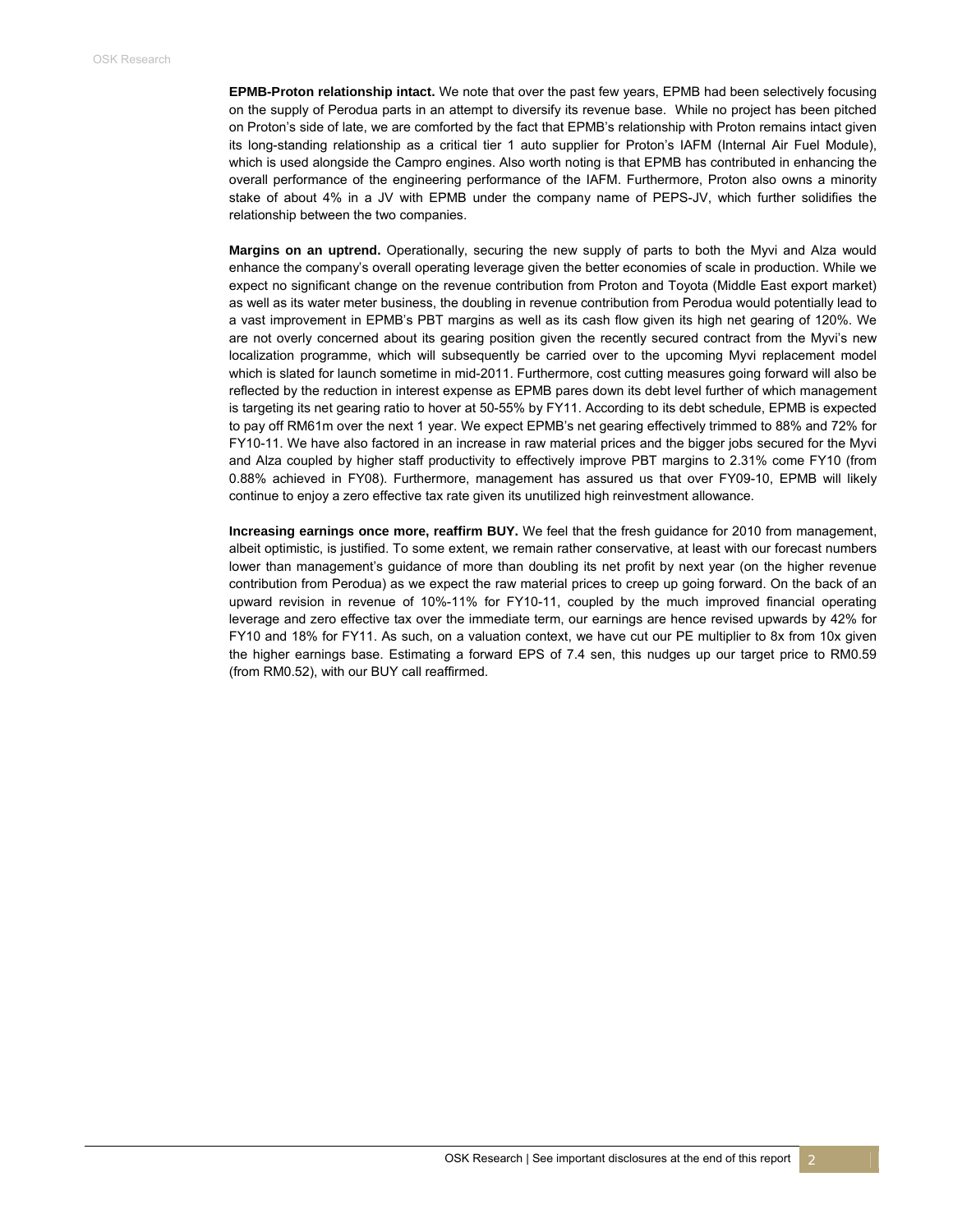| FYE Dec (RMm)               | <b>FY07</b> | <b>FY08</b> | FY09f    | FY10f    | <b>FY11f</b> |
|-----------------------------|-------------|-------------|----------|----------|--------------|
| Turnover                    | 303.0       | 483.7       | 442.9    | 562.6    | 619.2        |
| <b>EBITDA</b>               | 31.4        | 61.7        | 65.5     | 69.3     | 71.6         |
| Depreciation & Amortization | $-22.1$     | $-43.3$     | $-45.2$  | $-45.3$  | $-46.5$      |
| Net Finance Cost            | $-14.7$     | $-14.1$     | $-13.5$  | $-11.0$  | $-10.2$      |
| <b>Exceptional Items</b>    | 4.1         | 0.0         | 0.0      | 0.0      | 0.0          |
| Associates                  | 0.0         | 0.0         | 0.0      | 0.0      | 0.0          |
| <b>PBT</b>                  | $-1.3$      | 4.3         | 6.7      | 13.0     | 14.9         |
| Taxation                    | 2.0         | 4.1         | 0.0      | 0.0      | $-0.7$       |
| Minority Interest           | $-1.3$      | $-0.8$      | $-0.2$   | $-0.8$   | $-0.9$       |
| <b>Net Profit</b>           | $-0.5$      | 7.6         | 6.5      | 12.2     | 13.3         |
| <b>Core Net Profit</b>      | $-4.7$      | 7.6         | 6.5      | 12.2     | 13.3         |
| Core EPS (sen)              | $-2.8$      | 4.6         | 3.9      | 7.4      | 8.0          |
| Gross DPS (sen)             |             |             |          |          |              |
| Margin (%)                  |             |             |          |          |              |
| <b>EBITDA</b>               | 10.4        | 12.8        | 14.8     | 12.3     | 11.6         |
| <b>PBT</b>                  | $-0.4$      | 0.9         | 1.5      | 2.3      | 2.4          |
| Core Net Profit             | $-1.5$      | 1.6         | 1.5      | 2.2      | 2.1          |
| ROE (%)                     | $-0.3$      | 3.5         | 3.0      | 5.2      | 5.4          |
| <b>ROA</b> (%)              | $-0.1$      | 1.2         | 1.1      | 2.0      | 2.1          |
| <b>Balance Sheet</b>        |             |             |          |          |              |
| <b>Fixed Assets</b>         | 467.9       | 483.8       | 454.1    | 438.7    | 422.5        |
| <b>Current Assets</b>       | 157.8       | 150.0       | 144.7    | 184.7    | 200.0        |
| <b>Total Assets</b>         | 625.7       | 633.8       | 598.8    | 623.4    | 622.6        |
| <b>Current Liabilities</b>  | 240.1       | 253.5       | 253.2    | 295.0    | 320.8        |
| <b>Net Current Assets</b>   | $-82.3$     | $-103.5$    | $-108.6$ | $-110.3$ | $-120.8$     |
| <b>LT Liabilities</b>       | 173.7       | 160.3       | 123.4    | 89.7     | 49.0         |
| Shareholders' Funds         | 200.7       | 214.5       | 221.1    | 233.3    | 246.6        |
| Net Gearing (%)             | 124.2       | 120.3       | 104.4    | 88.4     | 71.9         |